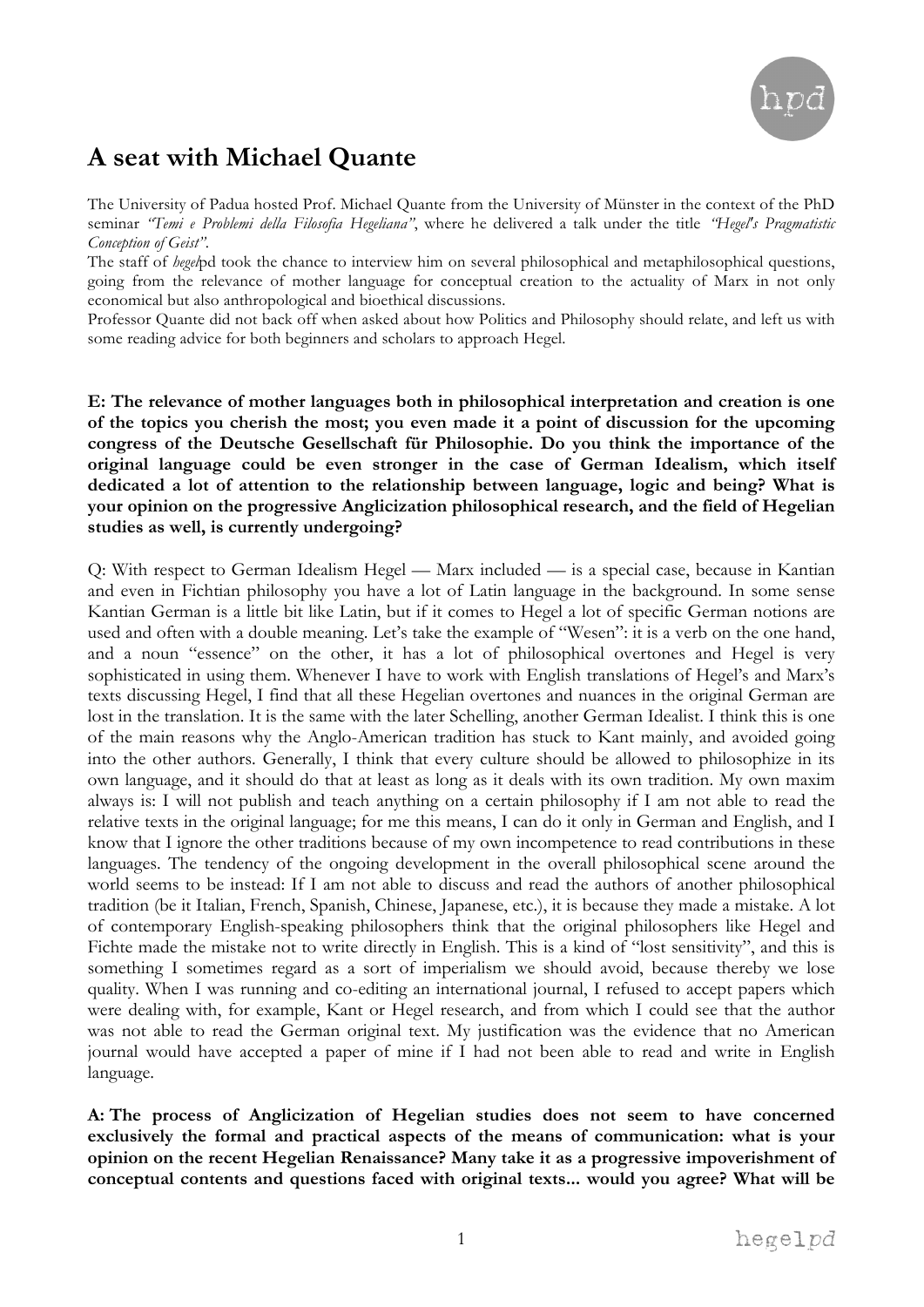#### **dead and what will be alive of such a Renaissance in a close future? Do you think it puts Europe in a position of minority towards Classical German Idealism studies?**

Q: I will begin from the last part of this very complex question. As I see it, it would be a special situation for German. Even in Italy English has become the first foreign language to be learned. I know that it is the same in Hungary, for example. Twenty years ago most of them learned German at school as first foreign language and were interested in this kind of culture and background, now they are shifting to English for a lot of reasons – and lot of very good reasons – not having to do with science but with the overall economic situation and so on. It may be that ten years from now someone studying Hegel in Spain or Italy already will not be able to read him in German anymore. And then it would not be a loss for those, if Hegelian studies turned entirely to English, but rather an improvement, because they would be fulfilling the standard. But for Germany that would be a bad situation, because we have this one advantage: at least in some sense, Hegel's German is our German. It is not identical: it is twohundred years old and is a very special German. But nevertheless! More generally, I think it is helpful to translate, for example, Hegel's texts and Hegel's philosophy into the vocabulary of contemporary analytic philosophy, because then you can see whether something gets lost or is missing, and this is what makes the very process of translation fundamental and illuminating. But if you do not know both languages, you are not able to keep both sides in mind: you cannot see that something is missing, and then you start making mistakes, crude mistakes. I can give an example from my experience: sometimes I say to scholars working on Hegel quoting the English edition: "Well, that's nice, but that is the English edition's Hegel, that's not the real Hegel. Look into the German text, there you find something different". They answer: "That doesn't matter". Then I say: "Well, then stop working on Hegel because if it doesn't matter what is in the texts, you are doing something else". One problem concerning Hegel is that a lot of people read the editions of Hegel's lectures and these lectures are not the original Hegel either. So, in some sense it is a quite complicated situation; but, yes, I think it is helpful if you can read Hegel's texts in both languages, and compare them. I don't have experience with Italian translations, but I think that if you read the Italian translation of a paragraph of the Encyclopedia and then read the German version... well, you might see something gets lost. One should pay attention to this, start thinking about it and wonder why this is the case — one can make philosophical progress this way.

**E: One of the major critiques of the Hegelian Renaissance is the one of building the up-todate character of Hegel on the sacrifice of the systematic integrity. In general, the authors involved are accused of applying a poor philological method, lacking interpretative accuracy**  with respect to the original text. This also comes from the common myth of assuming a sharp **distinction between "historical" disciplines and creative or conceptual disciplines in philosophy. What do you think is the correct balance and relation between historical awareness and theoretical creativity?**

Q: That's a very complicated question again, because now I have to say something about my metaphilosophical stance, and you know that one of the most contested questions in philosophy is what philosophy really is. I think there are a lot of philosophical questions and problems which cannot be understood correctly or deeply without knowing their history, and this is one of Hegel's big insights. On the other hand, in analytic philosophy there is this tradition of simply starting afresh: you pick a problem and you think about it. Sometimes this can be very helpful, it is like in art: if you are always trying to write poems having all the history in mind, the chance to be creative is minimal. In this sense to make a fresh start can help to express very interesting things. Yet, the risk is that of inventing something which was invented two hundred times before, and of making mistakes which have already been made in the past. So, the point is, maybe we can distinguish different kinds of questions, and maybe for some questions concerning philosophy of science or of mathematics it is easier not to go the historical way than it is in ethics or aesthetics or something like that, because in these areas philosophy deals with social phenomena and history is part of what we are thinking about.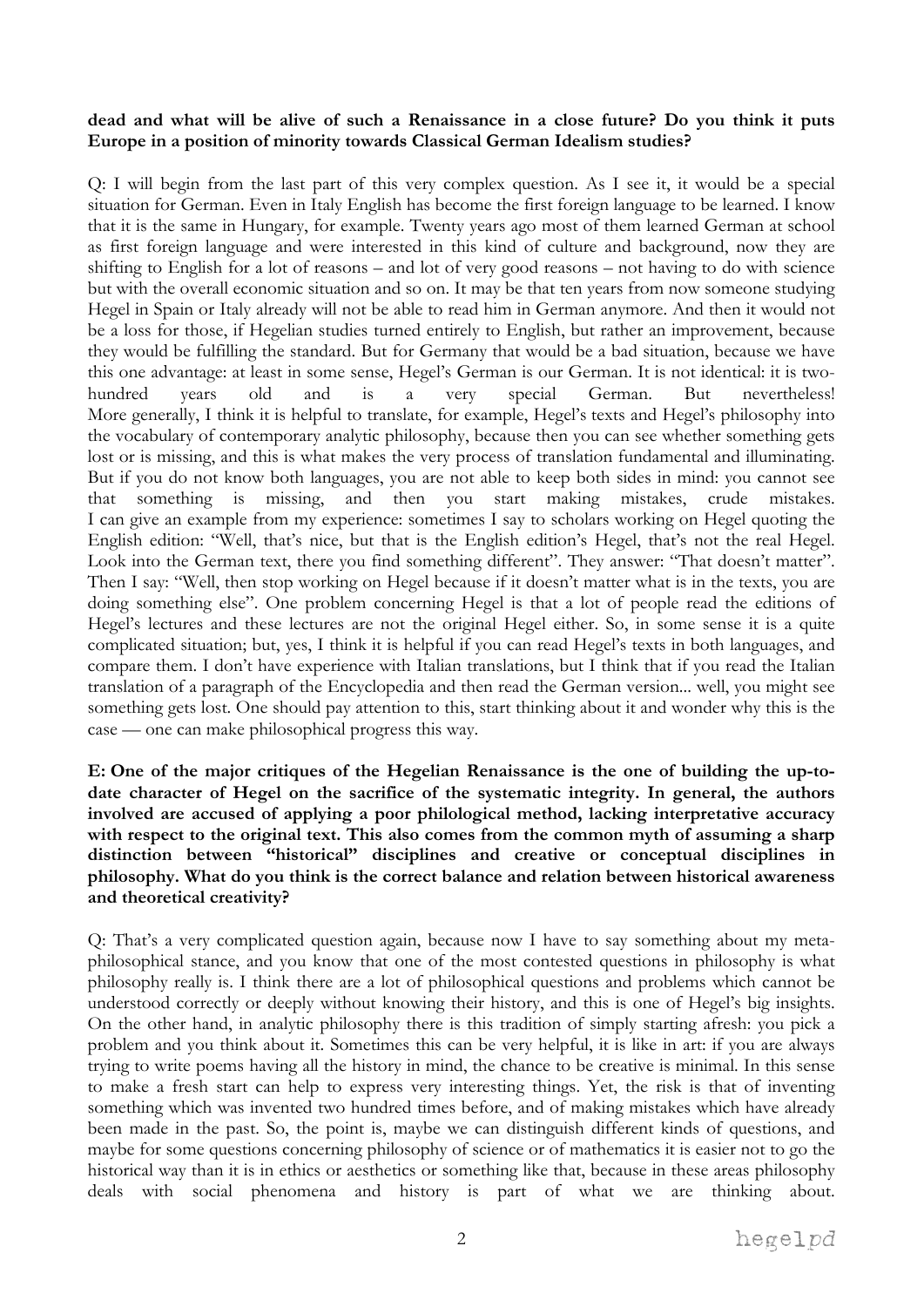I believe the problem really is – and in Germany it has been a sort of tradition – that people in philosophy thought they should do only history of philosophy, as if all that is relevant had already been said by the big figures and we had nothing left to do than spelling it out. If you do that, you stop doing philosophy. It would be a hard choice, but I think that if I was pressed to choose between either the analytic way or mere philology, I would pick analytic philosophy; this would be limited philosophy, but pure philology would be no philosophy at all! So, my heart is on that side if it comes to the tough question, but I think it presupposes a wrong alternative. You have to deliver systematically-oriented interpretation or historically-informed systematic arguments, this is the right answer. But it is hard to establish, that's for sure.

## **A: Do you think it possible that, with the flow of the recent Hegelian Renaissance, a Marx Renaissance would follow? Also in the light of the "economic crisis" undergone in past years and currently still in full swing? What would then be the aspects of Marx's philosophy that should be best taken in consideration in that case?**

Q: I can speak for Germany only, since I am not really informed about how things are going all over the world concerning Marx. I was talking to a colleague from Colombia some weeks ago who told me that in his country Marx is still directly related to the ongoing political debates and campaigns, so it is nearly impossible to establish a philosophical discourse on the topic. I think this happened in Italy and all over Europe around the 60s and 70s of the last century. In Germany I myself started giving lectures on Marx in 2000 and one of my main reasons was that we had these changes in the university system due to the so-called Bologna process, in a very special German interpretation of it. I told students that politics economizes our universities and that we have to answer this with a philosophical critique of political economy, so that they could at least critically understand what is going on. We started more than ten years ago and now there is a kind of Renaissance in Germany, and many interesting things are going on around Marx. Maybe for the first time in history we are now in a position to read him as a philosopher, without being directly identified either with the left or with the anti-communists, if you read it that way. So, there is the real chance now to have a more relaxed stance on that. Four years ago, I had to give a lecture in Germany, in the general framework of lectures on the "actuality of…", and I picked Marx. My thesis was that a lot of people think the crisis of the Euro and of the worldwide economics shows that Marx's actuality lays there, and I argued that this is wrong. Marx's actuality is not in the theory of crisis, because we have better theories of crisis on the one hand, and on the other this part of Marx's theory is very complicated because it was never fully worked out. The most interesting part of Marx's thought is to be found in anthropology, and in his notions of "alienation", "recognition" and "reification". These are critical concepts we can use in a broadly social, political and ethical philosophy, but not directly in economic analysis because, I think, there a lot was better worked out in very different approaches and economic theories than Marx's. I never studied Marx as an economist; the Capital for me is a philosophy book and not an introduction to economic theory, although this is highly contested. I think that if we are to get Marx back, it will be because he is an interesting author in terms of biotechnologies, talking about human embodiment, humans' ability to suffer, their neediness, and generically anthropological matters, always combined with a historical perspective he got from Hegel. Traditional philosophical anthropology in Germany was merely historical, while Hegel and Marx both combined a social, critical, historical, and anthropological approach to understand human existence. I think this is really interesting when it comes to technological changes and improvement in biotechnologies, where we change human nature. That is what I think is really impressive to look at, and nobody is doing it, bioethics commits a mistake in not being interested in Marx.

**E: Our blog hosted some contributions along the lines of a controversy that originated from some statements of the Australian minister Jamie Briggs. He declared some research topics in philosophy to be "ridiculous" and not worth receiving public money. The majority of the mentioned projects concerned Hegel or German Idealism. What do you think is the value that philosophical studies should have to the eyes of external observers? Do you think that the**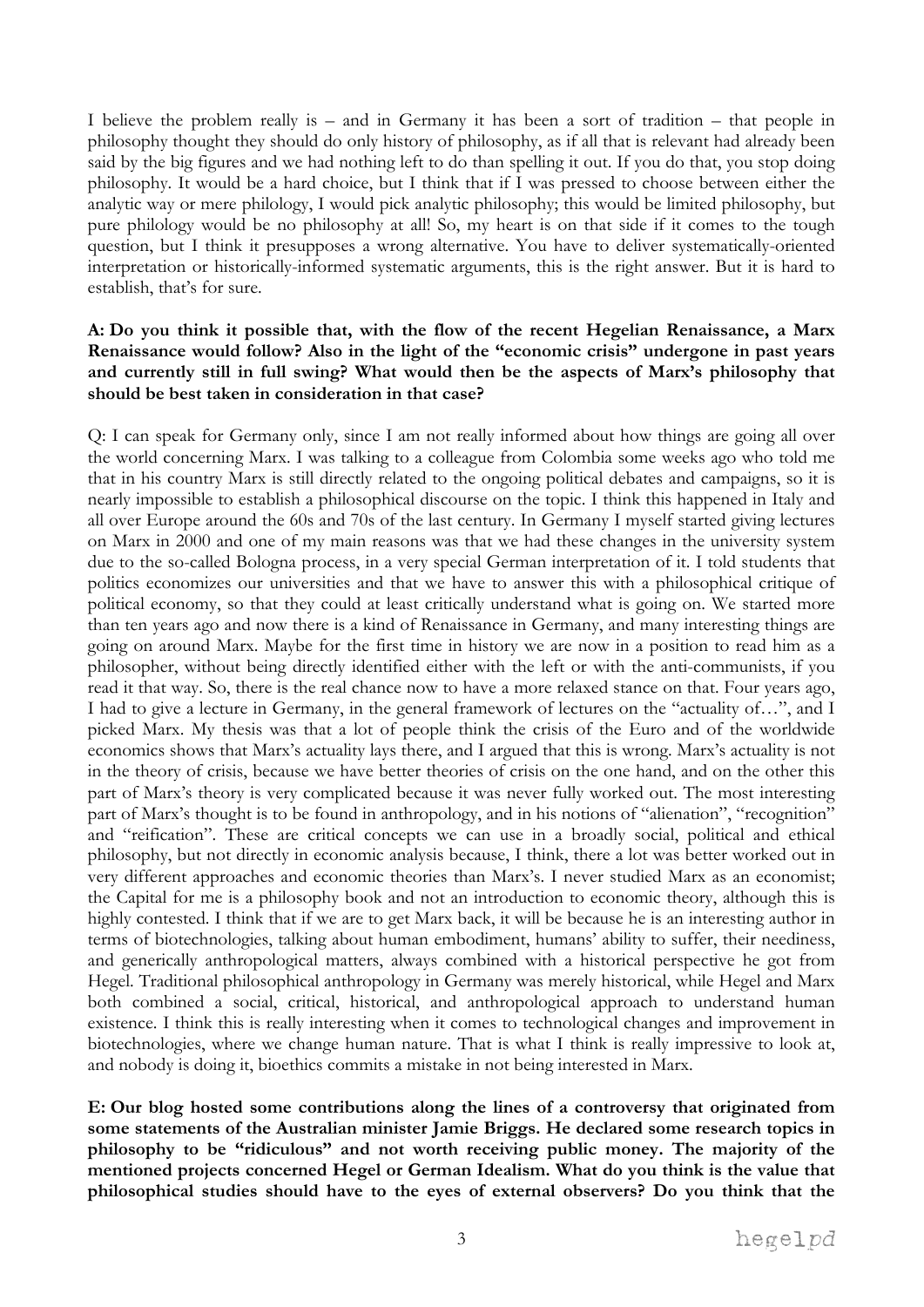### **renewed attention to German Idealism might suggest a revised importance of philosophy and humanities in the educational framework?**

Q: To say it bluntly – I was in Australia when this was in the newspapers and I was discussing it with Prof. Paul Redding, who was directly under attack – I simply said: "Now you know that there are idiots around!" That is all that is to be said about this. We have to fight against such criticism politically, but there is nothing to be done with it in terms of philosophy. No politician would say "I don't understand complicated physics or the basis of medicine, and because I don't understand it's rubbish". But here, in philosophy and other fields, they think that since it is too complicated to understand philosophical stuff directly – and we all know it is complicated! –, it is not worth it. This is only a prejudice, a symptom of what I call scientism. They think some things are directly involved in making money and that it is all about money. What I say is: Read Marx and you understand that such thinking is ruining our world! We have to attack such conviction, not by persuading those clever but simple minded guys, but by showing young people that there is something important going on somewhere else in your society: Go, fight for that, and do not vote for ignorants like Mr. Briggs.

## **A: In Italy a debate on "Realism" was recently opened, where to a realist faction a postmodern one is opposed. In this context, perhaps rather more for journalists than for actual philosophers, German Idealism is frequently described as a precursor of post-modernism. Would you agree with such an interpretation?**

Q: No. German Idealism is a broad label for a very complicated group of philosophers who wrote very complicated books. There is one way to historicism for a special reading of Marx and Hegel, supported by some people in Germany in the twentieth century, such as Gadamer and others. They lost trust in metaphysical thinking, and if you eliminate the metaphysical structure from Hegel and Marx, then you get historicism, or Rortian story-telling, something like that, but that is not in Hegel and Marx. There is a very structured and deep foundation of even a universalistic approach to philosophy in German Idealism. They thought history is part of the universal structure and not that the universal structures are only part of history. Ignoring this is a crucial mistake. Post-modernism was also attacked by Fichte and Hegel: the post-modernists of their times were the Romantics, and they fiercely attacked them. They always said we have to stick to the notion of philosophical universal justification of arguments, and I think postmodernism gave that away instead. They did not want to give strong epistemic or rational structures of justification. They put all into context and into culture, but they lost what they put into that context by doing it. That is a mistake. And one of the sharpest and most powerful critiques of such a mistake can be found in Hegel's Phenomenology of Spirit. So, it is simply a misunderstanding. Nobody who starts such a discussion using contemporary realist and anti-realist conceptions knows that Hegel and Schelling (to say the least) undermined such conceptions by attacking the presuppositions of such dualisms. They talked of the subject-object structure and thought that the opposites of idealism versus realism, subjectivity versus objectivity were philosophically misleading and had to be overcome. Another common mistake is that the word "idealism" in German Idealism is not identical to anti-realism: there is a complex shift of meaning here. This is not a very high level of philosophy – so to say. To cut a long story short: if you cast philosophy in those labels, you can be pretty sure that you are wrong. Because everything relevant in philosophy is more complicated than that.

## **E: In conclusion, we ask you some reading advice: What is to you the book by Hegel, if there could be one only, from which to start for a interpretation of Hegel related to present matters and concerns? A: What book or essay would you instead indicate to those who want to approach Hegel for the first time, so that they can become passionate to his philosophy?**

Q: So, again a very complicated question! My first advice, really, to all the students is: read Hegel, and not someone who writes about him. Go to the sources, always go back to the sources, even if it might